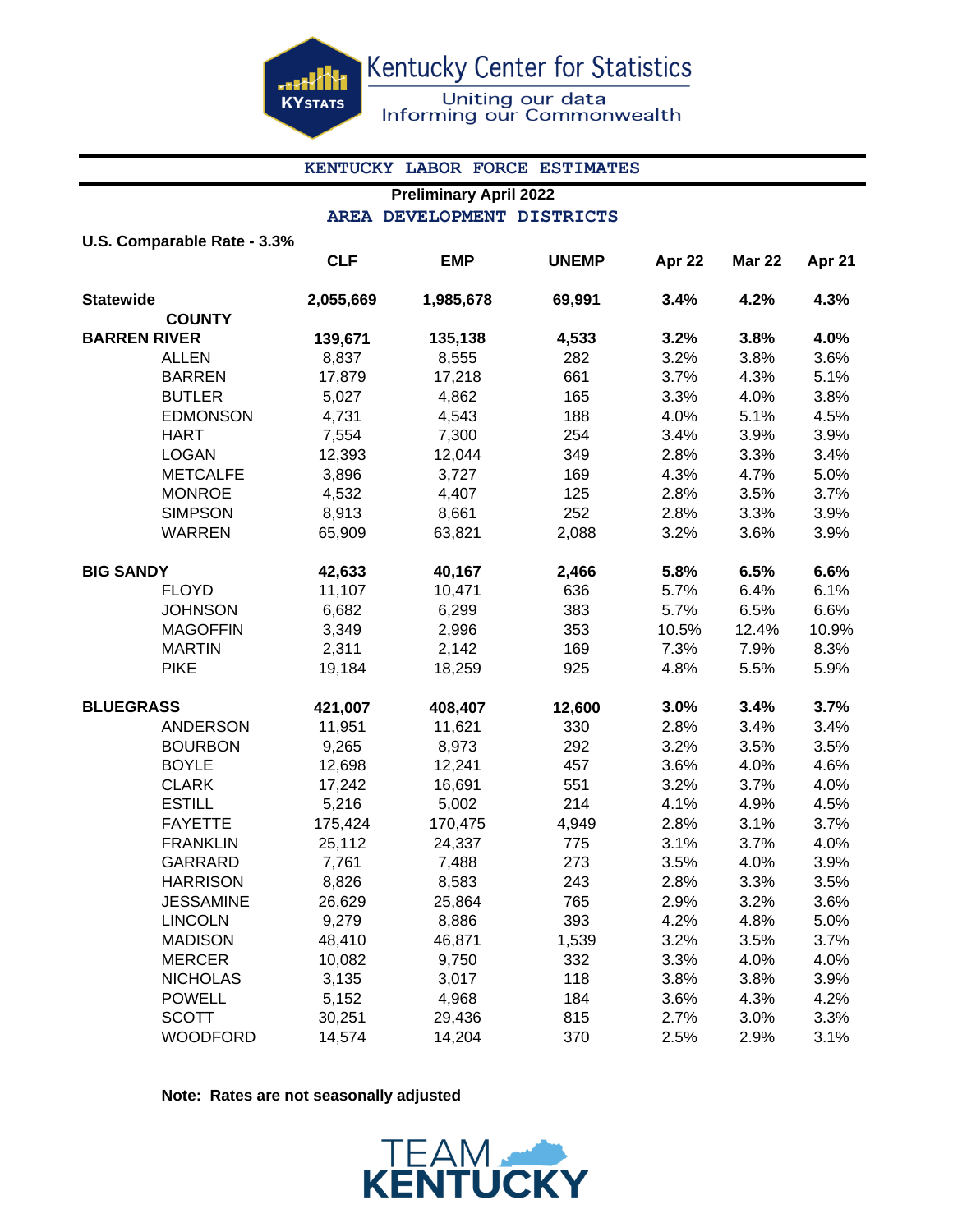en kir **KYSTATS**  Kentucky Center for Statistics

Uniting our data<br>Informing our Commonwealth

#### **KENTUCKY LABOR FORCE ESTIMATES**

## **Preliminary April 2022**

#### **AREA DEVELOPMENT DISTRICTS**

|                          | U.S. Comparable Rate - 3.3% |            |            |              |        |               |        |
|--------------------------|-----------------------------|------------|------------|--------------|--------|---------------|--------|
|                          |                             | <b>CLF</b> | <b>EMP</b> | <b>UNEMP</b> | Apr 22 | <b>Mar 22</b> | Apr 21 |
| <b>Statewide</b>         |                             | 2,055,669  | 1,985,678  | 69,991       | 3.4%   | 4.2%          | 4.3%   |
|                          | <b>COUNTY</b>               |            |            |              |        |               |        |
| <b>BUFFALO TRACE</b>     |                             | 21,822     | 20,831     | 991          | 4.5%   | 5.4%          | 4.9%   |
|                          | <b>BRACKEN</b>              | 3,753      | 3,621      | 132          | 3.5%   | 5.0%          | 4.0%   |
|                          | <b>FLEMING</b>              | 5,922      | 5,682      | 240          | 4.1%   | 4.5%          | 4.2%   |
|                          | <b>LEWIS</b>                | 4,707      | 4,404      | 303          | 6.4%   | 7.5%          | 6.8%   |
|                          | <b>MASON</b>                | 6,653      | 6,370      | 283          | 4.3%   | 4.9%          | 4.9%   |
|                          | <b>ROBERTSON</b>            | 787        | 754        | 33           | 4.2%   | 5.8%          | 3.5%   |
| <b>CUMBERLAND VALLEY</b> |                             | 81,952     | 78,540     | 3,412        | 4.2%   | 4.7%          | 4.9%   |
|                          | <b>BELL</b>                 | 8,301      | 7,946      | 355          | 4.3%   | 5.1%          | 5.0%   |
|                          | <b>CLAY</b>                 | 5,188      | 4,927      | 261          | 5.0%   | 5.5%          | 6.1%   |
|                          | <b>HARLAN</b>               | 6,718      | 6,302      | 416          | 6.2%   | 6.8%          | 7.9%   |
|                          | <b>JACKSON</b>              | 4,173      | 3,959      | 214          | 5.1%   | 5.8%          | 5.5%   |
|                          | <b>KNOX</b>                 | 10,342     | 9,850      | 492          | 4.8%   | 5.2%          | 5.5%   |
|                          | <b>LAUREL</b>               | 26,099     | 25,217     | 882          | 3.4%   | 3.9%          | 3.9%   |
|                          | <b>ROCKCASTLE</b>           | 6,669      | 6,419      | 250          | 3.7%   | 4.4%          | 4.4%   |
|                          | <b>WHITLEY</b>              | 14,462     | 13,920     | 542          | 3.7%   | 4.1%          | 4.7%   |
| <b>FIVCO</b>             |                             | 47,789     | 45,242     | 2,547        | 5.3%   | 6.2%          | 6.1%   |
|                          | <b>BOYD</b>                 | 17,524     | 16,717     | 807          | 4.6%   | 5.4%          | 5.6%   |
|                          | <b>CARTER</b>               | 9,780      | 9,142      | 638          | 6.5%   | 7.6%          | 6.8%   |
|                          | <b>ELLIOTT</b>              | 1,843      | 1,704      | 139          | 7.5%   | 8.7%          | 6.5%   |
|                          | <b>GREENUP</b>              | 13,156     | 12,459     | 697          | 5.3%   | 6.2%          | 6.3%   |
|                          | <b>LAWRENCE</b>             | 5,486      | 5,220      | 266          | 4.8%   | 5.6%          | 5.9%   |
| <b>GATEWAY</b>           |                             | 33,080     | 31,592     | 1,488        | 4.5%   | 5.1%          | 4.9%   |
|                          | <b>BATH</b>                 | 4,637      | 4,407      | 230          | 5.0%   | 5.5%          | 5.0%   |
|                          | <b>MENIFEE</b>              | 2,347      | 2,217      | 130          | 5.5%   | 6.4%          | 6.0%   |
|                          | <b>MONTGOMERY</b>           | 11,772     | 11,282     | 490          | 4.2%   | 4.9%          | 4.6%   |
|                          | <b>MORGAN</b>               | 4,311      | 4,123      | 188          | 4.4%   | 5.6%          | 4.8%   |
|                          | <b>ROWAN</b>                | 10,013     | 9,563      | 450          | 4.5%   | 4.5%          | 5.0%   |
| <b>GREEN RIVER</b>       |                             | 95,748     | 92,522     | 3,226        | 3.4%   | 3.8%          | 4.1%   |
|                          | <b>DAVIESS</b>              | 46,746     | 45,258     | 1,488        | 3.2%   | 3.6%          | 3.9%   |
|                          | <b>HANCOCK</b>              | 3,882      | 3,755      | 127          | 3.3%   | 3.6%          | 4.0%   |
|                          | <b>HENDERSON</b>            | 21,062     | 20,382     | 680          | 3.2%   | 3.8%          | 4.2%   |
|                          | <b>MCLEAN</b>               | 3,990      | 3,847      | 143          | 3.6%   | 4.2%          | 3.9%   |
|                          | <b>OHIO</b>                 | 8,877      | 8,489      | 388          | 4.4%   | 4.9%          | 4.9%   |
|                          | <b>UNION</b>                | 5,911      | 5,687      | 224          | 3.8%   | 4.0%          | 4.1%   |
|                          | <b>WEBSTER</b>              | 5,280      | 5,104      | 176          | 3.3%   | 4.0%          | 4.3%   |

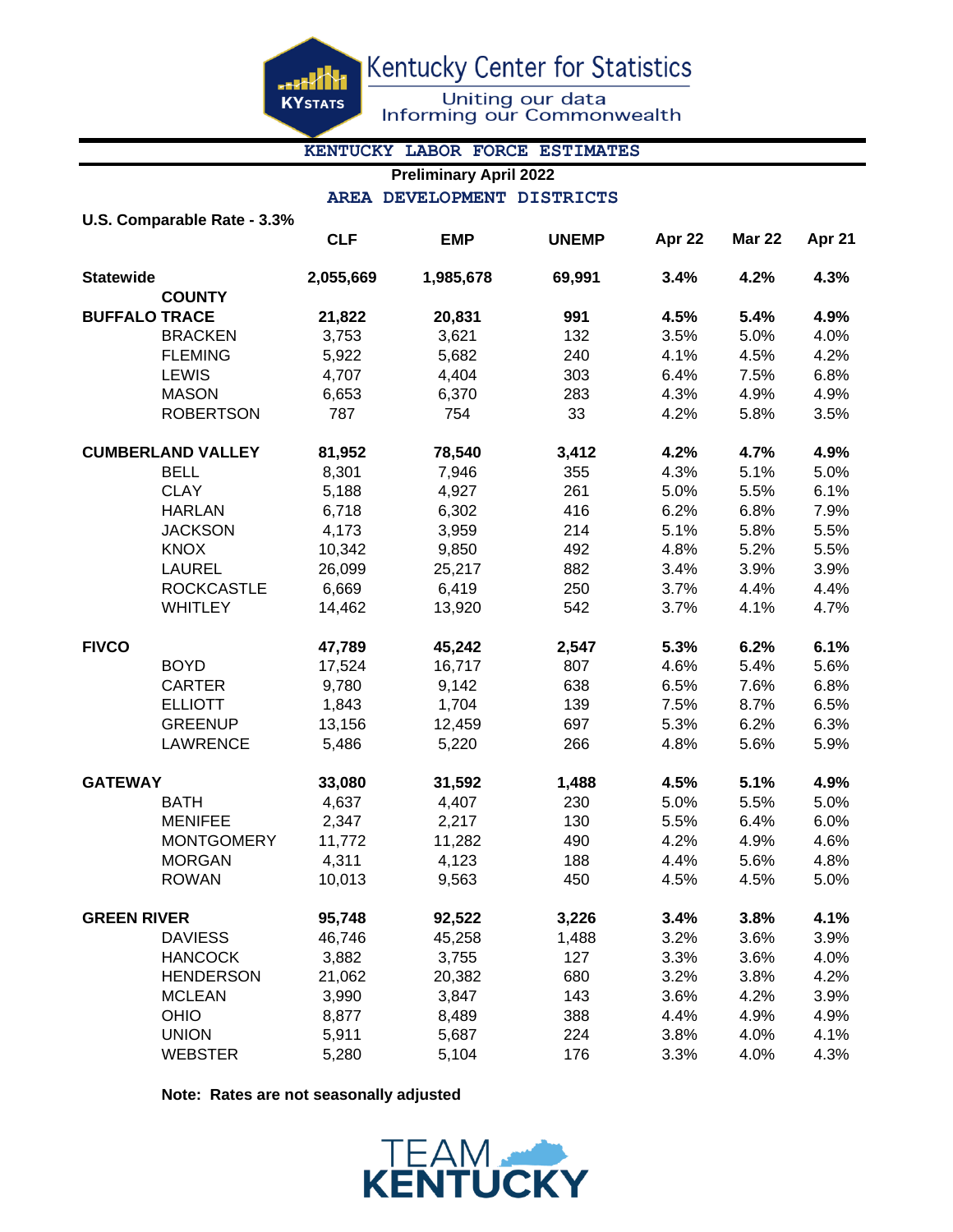Kentucky Center for Statistics

**KYSTATS** 

ashi

Uniting our data<br>Informing our Commonwealth

# **KENTUCKY LABOR FORCE ESTIMATES**

## **Preliminary April 2022 AREA DEVELOPMENT DISTRICTS**

|  | U.S. Comparable Rate - 3.3% |  |  |
|--|-----------------------------|--|--|

|                        |                     | <b>CLF</b> | <b>EMP</b> | <b>UNEMP</b> | Apr 22 | <b>Mar 22</b> | Apr 21 |
|------------------------|---------------------|------------|------------|--------------|--------|---------------|--------|
| <b>Statewide</b>       |                     | 2,055,669  | 1,985,678  | 69,991       | 3.4%   | 4.2%          | 4.3%   |
|                        | <b>COUNTY</b>       |            |            |              |        |               |        |
| <b>KENTUCKY RIVER</b>  |                     | 29,650     | 28,010     | 1,640        | 5.5%   | 6.3%          | 6.1%   |
|                        | <b>BREATHITT</b>    | 3,269      | 3,020      | 249          | 7.6%   | 8.7%          | 7.4%   |
|                        | <b>KNOTT</b>        | 4,280      | 4,042      | 238          | 5.6%   | 6.5%          | 6.2%   |
|                        | LEE                 | 2,049      | 1,953      | 96           | 4.7%   | 5.6%          | 4.6%   |
|                        | <b>LESLIE</b>       | 2,544      | 2,377      | 167          | 6.6%   | 7.1%          | 6.9%   |
|                        | <b>LETCHER</b>      | 6,133      | 5,789      | 344          | 5.6%   | 6.2%          | 6.7%   |
|                        | <b>OWSLEY</b>       | 1,048      | 978        | 70           | 6.7%   | 6.9%          | 5.7%   |
|                        | <b>PERRY</b>        | 8,065      | 7,693      | 372          | 4.6%   | 5.3%          | 5.5%   |
|                        | <b>WOLFE</b>        | 2,262      | 2,158      | 104          | 4.6%   | 5.3%          | 4.8%   |
| <b>KIPDA</b>           |                     | 527,374    | 511,567    | 15,807       | 3.0%   | 4.7%          | 4.6%   |
|                        | <b>BULLITT</b>      | 43,450     | 42,214     | 1,236        | 2.8%   | 5.5%          | 4.9%   |
|                        | <b>HENRY</b>        | 8,161      | 7,940      | 221          | 2.7%   | 5.0%          | 3.7%   |
|                        | <b>JEFFERSON</b>    | 401,328    | 388,950    | 12,378       | 3.1%   | 4.7%          | 4.7%   |
|                        | <b>OLDHAM</b>       | 33,804     | 32,936     | 868          | 2.6%   | 4.5%          | 3.4%   |
|                        | <b>SHELBY</b>       | 26,078     | 25,384     | 694          | 2.7%   | 4.1%          | 3.6%   |
|                        | <b>SPENCER</b>      | 10,708     | 10,421     | 287          | 2.7%   | 6.2%          | 4.2%   |
|                        | <b>TRIMBLE</b>      | 3,845      | 3,722      | 123          | 3.2%   | 5.5%          | 4.4%   |
| <b>LAKE CUMBERLAND</b> |                     | 82,725     | 79,657     | 3,068        | 3.7%   | 4.3%          | 4.1%   |
|                        | <b>ADAIR</b>        | 7,312      | 7,029      | 283          | 3.9%   | 4.4%          | 4.6%   |
|                        | <b>CASEY</b>        | 6,647      | 6,414      | 233          | 3.5%   | 3.8%          | 3.6%   |
|                        | <b>CLINTON</b>      | 3,845      | 3,699      | 146          | 3.8%   | 4.4%          | 3.8%   |
|                        | <b>CUMBERLAND</b>   | 3,322      | 3,237      | 85           | 2.6%   | 3.5%          | 3.2%   |
|                        | <b>GREEN</b>        | 5,280      | 5,120      | 160          | 3.0%   | 3.5%          | 3.2%   |
|                        | <b>MCCREARY</b>     | 4,788      | 4,571      | 217          | 4.5%   | 5.2%          | 5.1%   |
|                        | <b>PULASKI</b>      | 25,643     | 24,643     | 1,000        | 3.9%   | 4.5%          | 4.3%   |
|                        | <b>RUSSELL</b>      | 6,065      | 5,815      | 250          | 4.1%   | 5.1%          | 4.8%   |
|                        | <b>TAYLOR</b>       | 12,808     | 12,410     | 398          | 3.1%   | 3.5%          | 3.5%   |
|                        | <b>WAYNE</b>        | 7,015      | 6,719      | 296          | 4.2%   | 4.8%          | 4.4%   |
| <b>LINCOLN TRAIL</b>   |                     | 121,989    | 117,735    | 4,254        | 3.5%   | 4.6%          | 4.5%   |
|                        | <b>BRECKINRIDGE</b> | 7,907      | 7,592      | 315          | 4.0%   | 4.8%          | 4.8%   |
|                        | <b>GRAYSON</b>      | 10,534     | 10,087     | 447          | 4.2%   | 5.0%          | 5.1%   |
|                        | <b>HARDIN</b>       | 47,414     | 45,747     | 1,667        | 3.5%   | 4.2%          | 4.4%   |
|                        | <b>LARUE</b>        | 5,818      | 5,595      | 223          | 3.8%   | 4.5%          | 4.6%   |
|                        | <b>MARION</b>       | 9,085      | 8,803      | 282          | 3.1%   | 4.1%          | 4.1%   |
|                        | <b>MEADE</b>        | 11,660     | 11,218     | 442          | 3.8%   | 4.8%          | 5.1%   |
|                        | <b>NELSON</b>       | 23,490     | 22,784     | 706          | 3.0%   | 5.0%          | 4.1%   |
|                        | <b>WASHINGTON</b>   | 6,081      | 5,909      | 172          | 2.8%   | 4.4%          | 3.5%   |